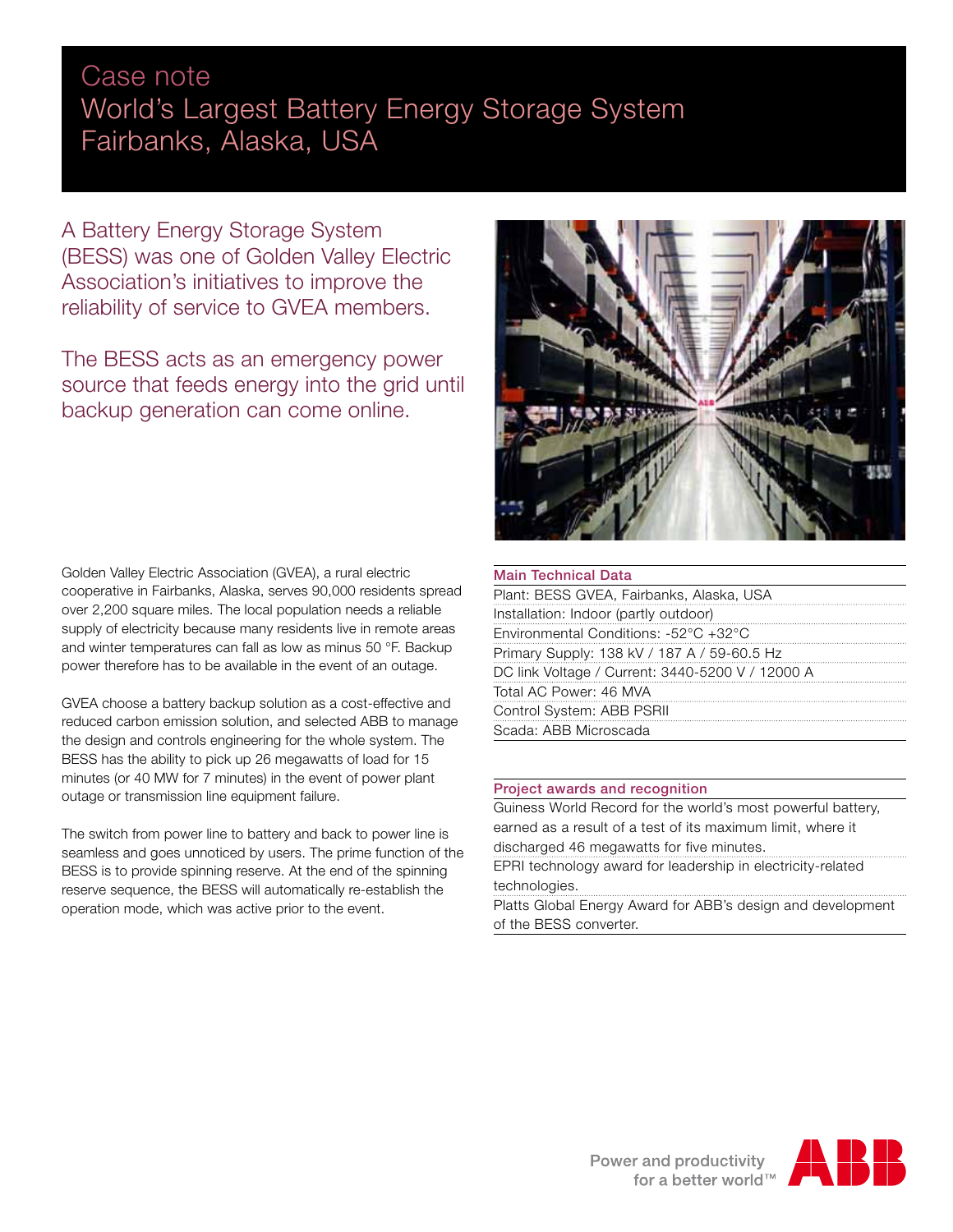## Power Conversion System (PCS)

The two primary subsystems in the BESS are the IGCT converter and the Ni-Cd battery. The battery is the energy storage medium. The IGCT converter is the interface between the DC battery voltage and the 60 Hz AC GVEA system voltage. The converter transformers match the converter output to the 138 kV system voltage. The main components of the PCS are:

- − Ni-Cd Batteries
- − DC-Filter Circuits
- − Converter including Control and Cooling System
- − Converter Transformers
- SCADA operator interface

## Converter Transformer

There are three single-phase transformers, each rating 14.9 MVA. The secondary windings are connected to the converter. On the AC-side the single units are star connected.

#### Ni-Cd Batteries

There are four battery strings. Each string consists of 344 series connected battery modules. The batteries are monitored with a battery monitoring system (BMS).

#### **Converter**

On the AC line side the IGCT power converter consists of four paralleled twin connected three-phase units (total of 24 converter phases). On the DC side the battery is connected to the converter's DC link with an aluminum busbar system. Due to the power and the high number of phases, the converter is built of two converter frames (half converters). One of these converters includes a Voltage Limiting Unit (VLU).

# DC-Filter Circuits

The purpose of the High Pass Filters is to balance the DC link voltage and to reduce the voltage ripple. The tuned Filters (60, 120 Hz) are designed in order to eliminate parallel resonances and to protect the batteries from harmonic current injection.

## Cooling System

The challenging environmental conditions of Fairbanks have been given significant consideration. The IGCT converter is cooled with a closed-water cooling system. This design has two water loops. De-ionized water is used for cooling of the converter. A raw-water/glycol solution, which circulates in a secondary loop, removes the waste heat via outdoor radiators.

## Control

The BESS system is controlled by an intelligent control platform, the PSR II (Programmable High Speed Controller). The PSR II is programmed to provide all required control modes. In addition, the PSR II provides the BESS system protection. In addition it interfaces with the GVEA SCADA system and has a local graphical human machine interface (HMI). Following operation modes are programmed: Spinning Reserve, Automatic Scheduling, Support for Scheduled Load Increase, Automatic Generation Control, Var Support, Power System Stabilizer, Charging, and Discharge Test.



Electrical diagram of the BESS power conversion system.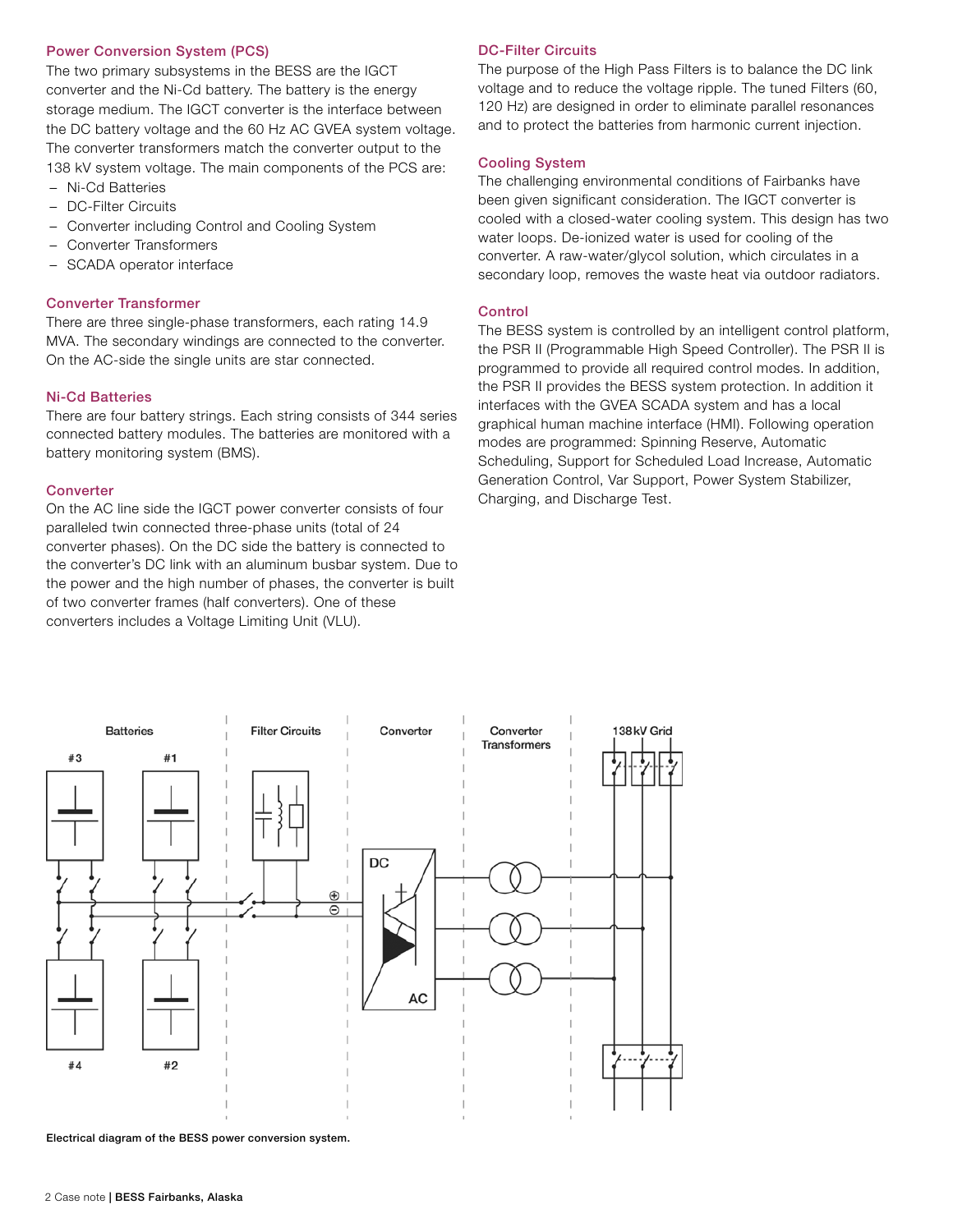## Seven Modes of Operation

- − Var support, providing voltage support for the power system under steady-state and emergency operating conditions
- − Spinning reserve, the BESS responds to remote generation trips in the Railbelt system
- − Power-system stabilizer, included to damp power-system oscillations
- − Automatic scheduling, for instantaneous system support in the event of a breaker trip on either a transmission line or a local generator
- − Scheduled load increase, a frequency and voltage-regulation mode allowing it to respond to the addition of large motor loads
- − Automatic generation control; operating by AGC, similar to that of rotating machinery
- − Charging, for control of the MW rate at which the BESS will be charged and when charging is to start after a BESS discharge.

Images, clockwise, top left: The battery monitoring system allows the utility dispatchers to continuously monitor voltage, current, electrolyte level, temperature and presence of liquids. Top right: The foundations and rack were designed for Seismic Zone 3. Bottom right: The water skid purifies the water for the cooling system to prevent it from conducting electricity. Bottom left: workers install battery modules in the racking system.